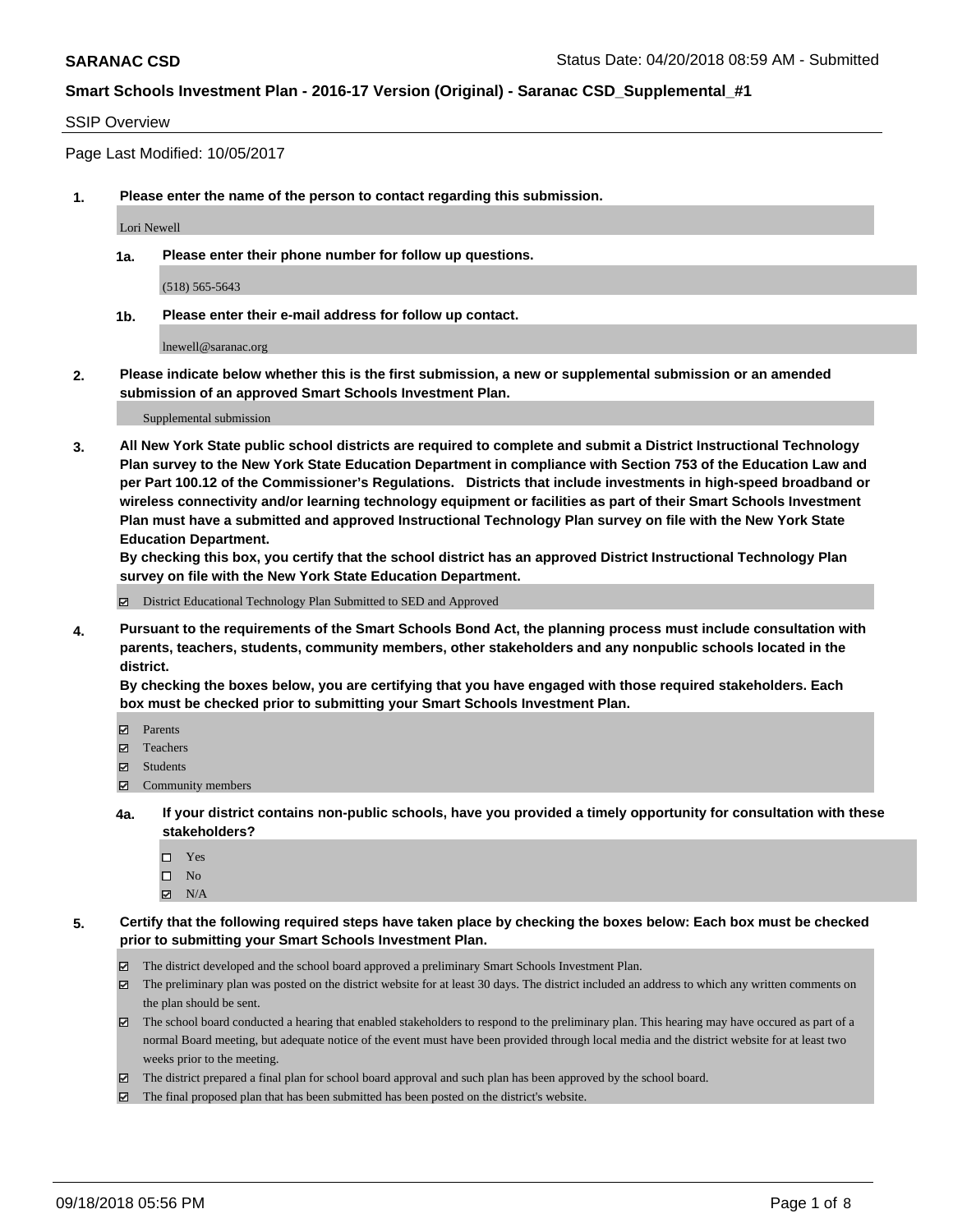### SSIP Overview

Page Last Modified: 10/05/2017

**5a. Please upload the proposed Smart Schools Investment Plan (SSIP) that was posted on the district's website, along with any supporting materials. Note that this should be different than your recently submitted Educational Technology Survey. The Final SSIP, as approved by the School Board, should also be posted on the website and remain there during the course of the projects contained therein.**

Smart Schools Preliminary Investment Second submission July 2017.pdf

**5b. Enter the webpage address where the final Smart Schools Investment Plan is posted. The Plan should remain posted for the life of the included projects.**

www.saranac.org

**6. Please enter an estimate of the total number of students and staff that will benefit from this Smart Schools Investment Plan based on the cumulative projects submitted to date.**

1,620

**7. An LEA/School District may partner with one or more other LEA/School Districts to form a consortium to pool Smart Schools Bond Act funds for a project that meets all other Smart School Bond Act requirements. Each school district participating in the consortium will need to file an approved Smart Schools Investment Plan for the project and submit a signed Memorandum of Understanding that sets forth the details of the consortium including the roles of each respective district.**

 $\Box$  The district plans to participate in a consortium to partner with other school district(s) to implement a Smart Schools project.

**8. Please enter the name and 6-digit SED Code for each LEA/School District participating in the Consortium.**

| <b>Partner LEA/District</b> | <b>ISED BEDS Code</b> |
|-----------------------------|-----------------------|
| (No Response)               | (No Response)         |

**9. Please upload a signed Memorandum of Understanding with all of the participating Consortium partners.**

(No Response)

**10. Your district's Smart Schools Bond Act Allocation is:**

\$1,738,450

**11. Enter the budget sub-allocations by category that you are submitting for approval at this time. If you are not budgeting SSBA funds for a category, please enter 0 (zero.) If the value entered is \$0, you will not be required to complete that survey question.**

|                                              | Sub-<br>Allocations |
|----------------------------------------------|---------------------|
| <b>School Connectivity</b>                   |                     |
|                                              | $\Omega$            |
| <b>Connectivity Projects for Communities</b> | $\Omega$            |
| <b>Classroom Technology</b>                  | 806,401             |
| Pre-Kindergarten Classrooms                  | $\Omega$            |
| Replace Transportable Classrooms             | u                   |
| <b>High-Tech Security Features</b>           | O                   |
| Totals:                                      | 806,401             |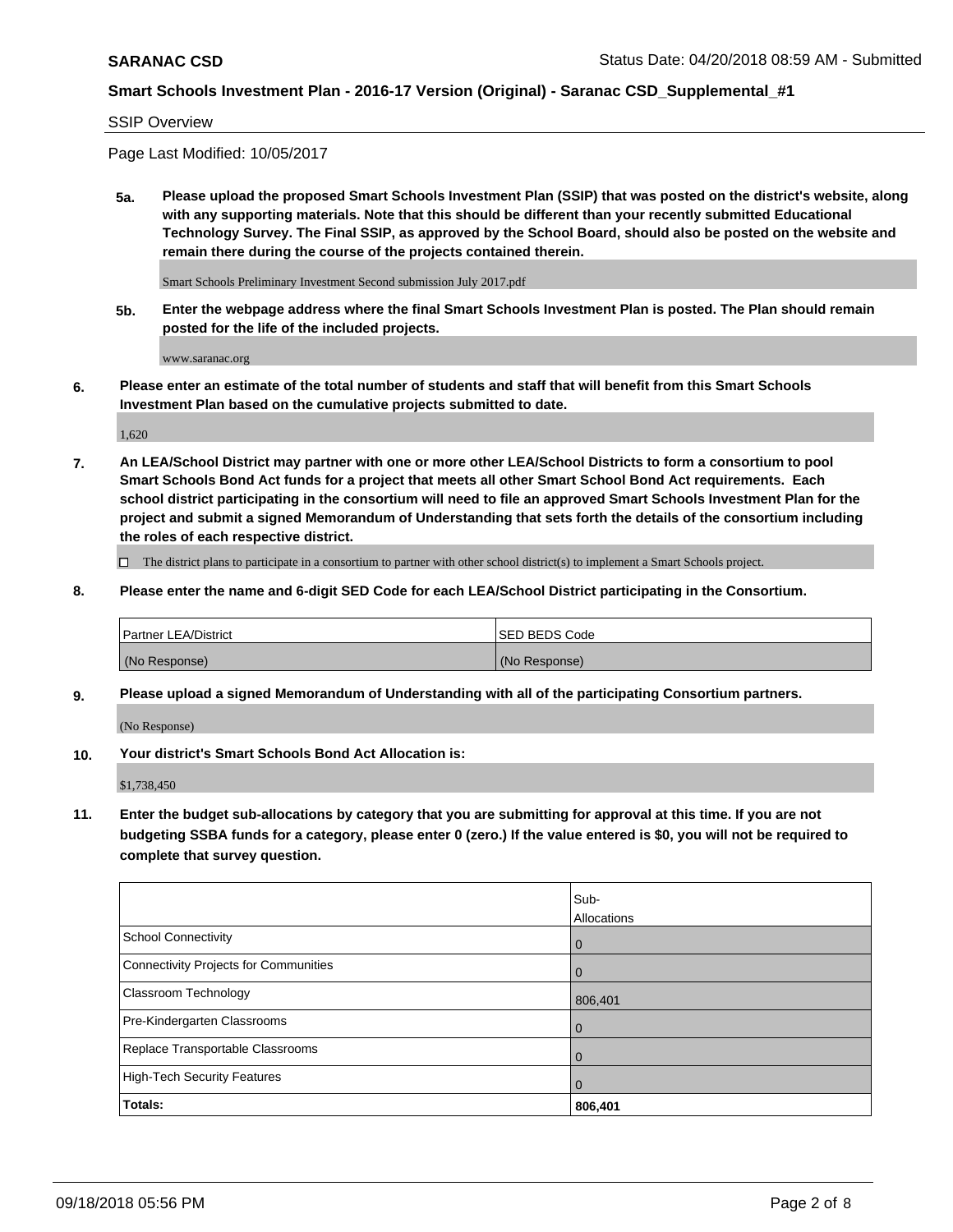### Classroom Learning Technology

Page Last Modified: 10/05/2017

**1. In order for students and faculty to receive the maximum benefit from the technology made available under the Smart Schools Bond Act, their school buildings must possess sufficient connectivity infrastructure to ensure that devices can be used during the school day. Smart Schools Investment Plans must demonstrate that sufficient infrastructure that meets the Federal Communications Commission's 100 Mbps per 1,000 students standard currently exists in the buildings where new devices will be deployed, or is a planned use of a portion of Smart Schools Bond Act funds, or is under development through another funding source.**

**Smart Schools Bond Act funds used for technology infrastructure or classroom technology investments must increase the number of school buildings that meet or exceed the minimum speed standard of 100 Mbps per 1,000 students and staff within 12 months. This standard may be met on either a contracted 24/7 firm service or a "burstable" capability. If the standard is met under the burstable criteria, it must be:**

**1. Specifically codified in a service contract with a provider, and**

**2. Guaranteed to be available to all students and devices as needed, particularly during periods of high demand, such as computer-based testing (CBT) periods.**

**Please describe how your district already meets or is planning to meet this standard within 12 months of plan submission.**

Charter Communications provides broadband Internet service to the Saranac Central School District. As of 7/1/2017, the District connections is 200 Mb/200 Mb which meets and exceeds the minimum speed standard.

- **1a. If a district believes that it will be impossible to meet this standard within 12 months, it may apply for a waiver of this requirement, as described on the Smart Schools website. The waiver must be filed and approved by SED prior to submitting this survey.**
	- By checking this box, you are certifying that the school district has an approved waiver of this requirement on file with the New York State Education Department.

### **2. Connectivity Speed Calculator (Required)**

|                         | Number of<br><b>Students</b> | Multiply by<br>100 Kbps | Divide by 1000 Current Speed<br>to Convert to<br>Required<br>Speed in Mb | l in Mb | Expected<br>Speed to be<br>Attained Within   Required<br>12 Months | <b>Expected Date</b><br>When<br>Speed Will be<br>Met |
|-------------------------|------------------------------|-------------------------|--------------------------------------------------------------------------|---------|--------------------------------------------------------------------|------------------------------------------------------|
| <b>Calculated Speed</b> | 1,425                        | 142,500                 | 142.5                                                                    | 200     | (No<br>Response)                                                   | met                                                  |

**3. If the district wishes to have students and staff access the Internet from wireless devices within the school building, or in close proximity to it, it must first ensure that it has a robust Wi-Fi network in place that has sufficient bandwidth to meet user demand.**

**Please describe how you have quantified this demand and how you plan to meet this demand.**

With the approval of our SSBA First Submission Plan, the Saranac Central School District has updated the network/wireless infrastructure. The district has improved network speed, increased wireless access, improved the network reliability, and increased wireless density throughout the district to support the use of student and staff devices. The District will have wireless access points installed in every instructional space as well as exterior wireless access points that will provide coverage on all school properties to students, faculty and staff. The district monitors and manages network traffic to ensure the needs are being meet.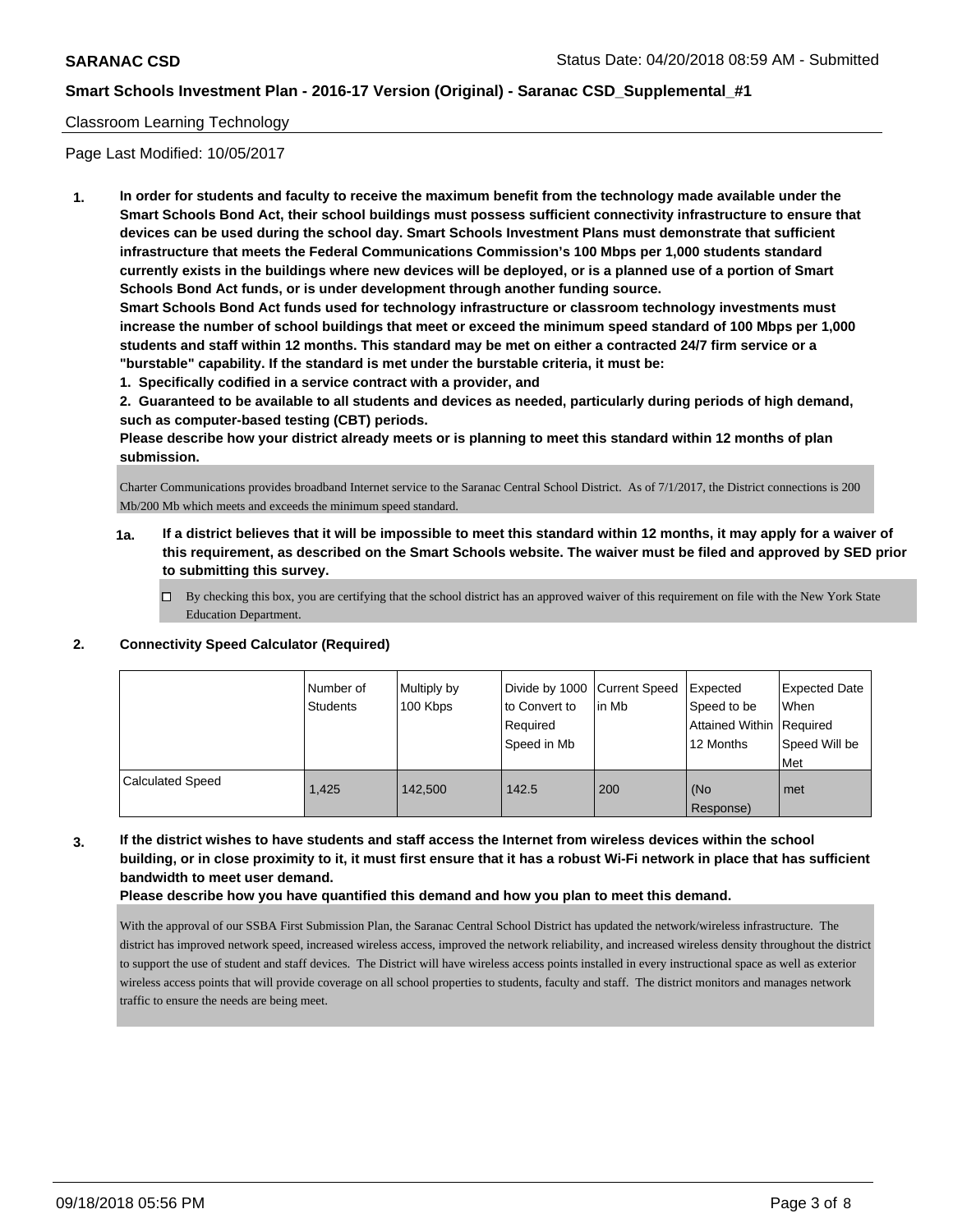#### Classroom Learning Technology

Page Last Modified: 10/05/2017

- **4. All New York State public school districts are required to complete and submit an Instructional Technology Plan survey to the New York State Education Department in compliance with Section 753 of the Education Law and per Part 100.12 of the Commissioner's Regulations. Districts that include educational technology purchases as part of their Smart Schools Investment Plan must have a submitted and approved Instructional Technology Plan survey on file with the New York State Education Department.**
	- By checking this box, you are certifying that the school district has an approved Instructional Technology Plan survey on file with the New York State Education Department.
- **5. Describe the devices you intend to purchase and their compatibility with existing or planned platforms or systems. Specifically address the adequacy of each facility's electrical, HVAC and other infrastructure necessary to install and support the operation of the planned technology.**

Over the course of the next couple of years, depending upon the timeline of the approval of this submission, the goal of the district is to become a 1:1 district for our students grades 3-12. The device of choice is the Acer TravelMate Spin B118 (or a comparable device after approval by NYSED and the Smart Schools Review Board). The Acer TravelMate Spin is a 11.6-inch touch screen convertible notebook with a Intel Celeron processor designed for student use. It has a 360° hinge that allows for versatile use which includes Laptop, Stand, Tent and Tablet modes. It has a pressureresistant screen, shock-absorbent rubber bumper and spill-resistant keyboard. The long battery life is up to 13 hours. The TravelMate B1 Spin has a dual-band 2x2 MIMO 802.11ac WiFi, two USB 3.0 ports, one USB 2.0 port, one HDMI port and a built-in SD card reader. For grades K-2, the goal is to increase the devices for daily use that will meet the needs of primary students. Primary classrooms will be equipped with a classroom set of computers. Each classroom throughout the district will be equipped with an Actiontec ScreenBeam WiDi device which will untether the teachers from the front of the room. It will also allow the teacher to monitor student screens in real-time and interact with students' devices including commenting to their device and/or share their screens with the class. Teachers will be equipped with a HP Elitebook x360 1030 G2 i5-7200u, 2.5GHz, Win 10 Pro, 13.3" FHD 1920x1080 LED, 128GB M2 SSD Backlit keyboard 802.11 a/b/g/n/ac 2x2, Bluetooth 4.2 (or a comparable device after approval by NYSED and the Smart Schools Review Board) The laptops and WiDi devices are fully compatible with the existing platforms in the district. There is enough electrical power and outlets in classrooms and/or designated area to support the charging carts and charging stations.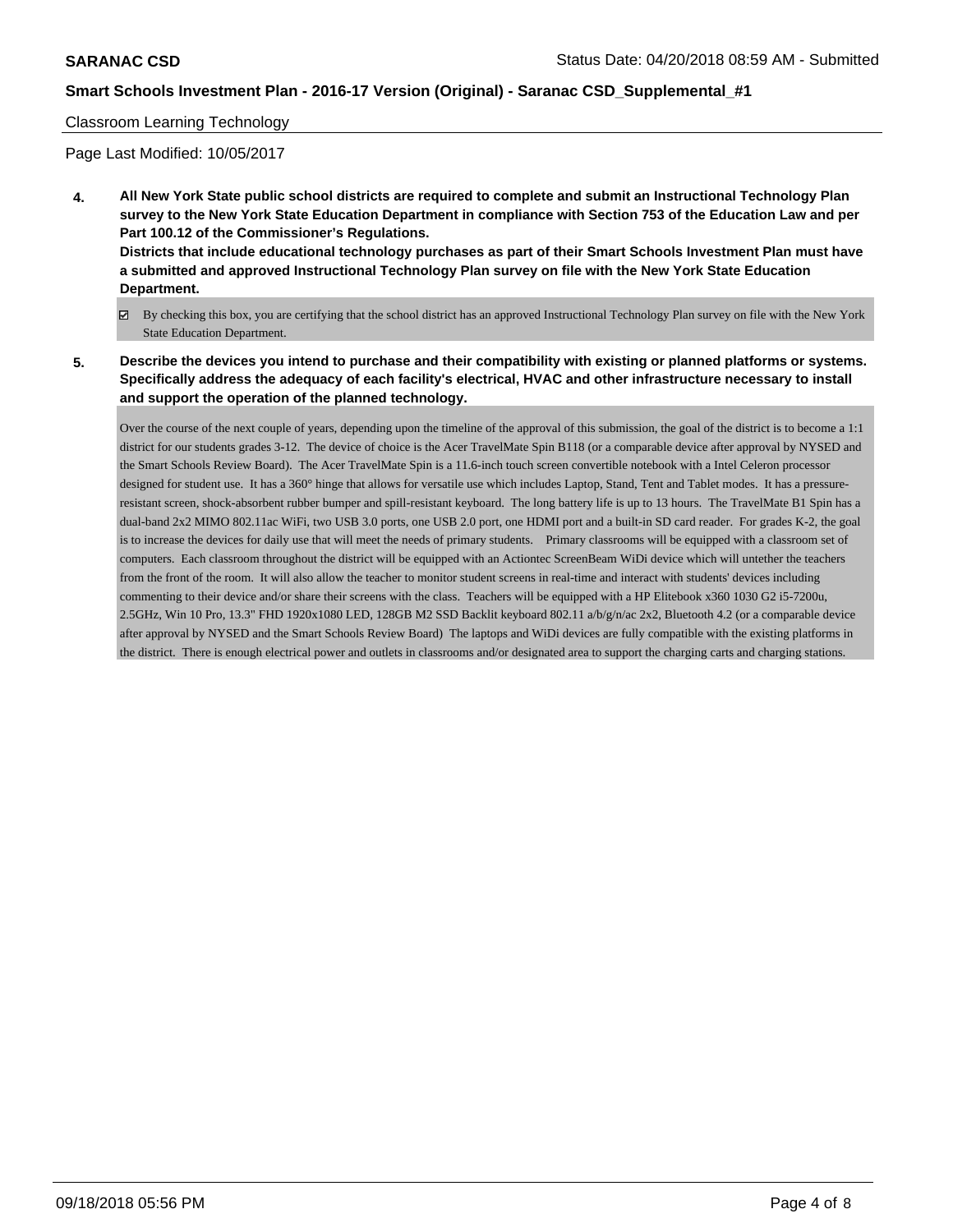### Classroom Learning Technology

Page Last Modified: 10/05/2017

- **6. Describe how the proposed technology purchases will:**
	- **> enhance differentiated instruction;**
	- **> expand student learning inside and outside the classroom;**
	- **> benefit students with disabilities and English language learners; and**
	- **> contribute to the reduction of other learning gaps that have been identified within the district.**

**The expectation is that districts will place a priority on addressing the needs of students who struggle to succeed in a rigorous curriculum. Responses in this section should specifically address this concern and align with the district's Instructional Technology Plan (in particular Question 2 of E. Curriculum and Instruction: "Does the district's instructional technology plan address the needs of students with disabilities to ensure equitable access to instruction, materials and assessments?" and Question 3 of the same section: "Does the district's instructional technology plan address the provision of assistive technology specifically for students with disabilities to ensure access to and participation in the general curriculum?"**

The District continues to provide resources and technology to support teaching and learning throughout the District for all students including students with disabilities. We currently have iPads for students use throughout the District in the areas of speech, RTI instruction and in classrooms. Many apps are currently in use across disciplines such as Articulation Station, VocabBuilder, Starfall Learn to Read, Quizlet, Kids Discover, Garage Band, Learn Spanish, Anatomy 4D, Gene Screen, Essential Skeleton, Quick Graph, Nearpod, Educreations Interactive Whiteboard and many more. The swipe and tap to access apps and materials on the iPad work very will for students with disabilities providing a hands-on approach for nontraditional learners. Teachers can provide individual students specific apps for targeting learning gaps. We also have convertible touchscreen laptops in carts throughout the District to meet the needs of our students. The teachers utilize iReady to assess students in Math and Reading. iReady is also used to provide differentiated instruction. We currently do not have any English language learners students in the district but if we did, the technology we have would allow them to translate information into their native language and assist them in learning English with apps available on the iPad and laptop. Epson BrightLink Interactive projectors are used throughout the District. Teachers are using the projectors' interactive features and iPads/laptops to provide a variety of approaches when providing instruction to students.

The District is committed to enhancing differentiated instruction and expanding student learning both inside and outside the classroom. The district has invested in a Learning Management System, Schoology - enterprise version, to provide the backbone for implementing online learning, flipped lessons, blended learning, differentiated lessons as well as an avenue for collaboration. With access to laptops in the classroom, teachers are able to provide individualized instruction and assignments through Schoology. Teachers can assign materials to the whole class, selected individuals or groups of students. Teachers can provide additional materials both for enrichment, reinforcement and strategic interventions. Using the technology available, teachers are able to identify and provide necessary instruction to help to reduce any learning gaps students may have. Access to Schoology is 24/7 which allows for learning both inside and outside the classroom. Since parents also have an account that is tied to their child, materials, resources and information can be shared with parents to enhance school to family communication.

The District also provides limited number of Kajeet, a WiFi hotspot, to students that do not have broadband Internet access at home. The hotspots can be signed out for 2 week time periods to complete class projects and/or assignments.

With the approval of this SSBA submission, the District intends to purchase 990 laptops for grades 3-12 and 350 devices for students grades K-2. The purchase of the devices will increase student access to technology and online resources while providing 21st Century learning opportunities. By putting the devices into the hands of students the District can continue to provide equitable access to technology tools and prepare our students to be college and career ready. The District continues to develop and integrate learning strategies based on National Common Core Standards, NYS Learning Standards, College and Career Readiness and ISTE Technology Strategies.

**7. Where appropriate, describe how the proposed technology purchases will enhance ongoing communication with parents and other stakeholders and help the district facilitate technology-based regional partnerships, including distance learning and other efforts.**

The District continues to promote communication with parents through the use of our SIS parent portal (Schooltool), Schoology (Learning Management System), email, building Facebook pages and the District's website. In addition, the District has a guest WiFi network that both parents and visitors have access to while visiting the building and grounds.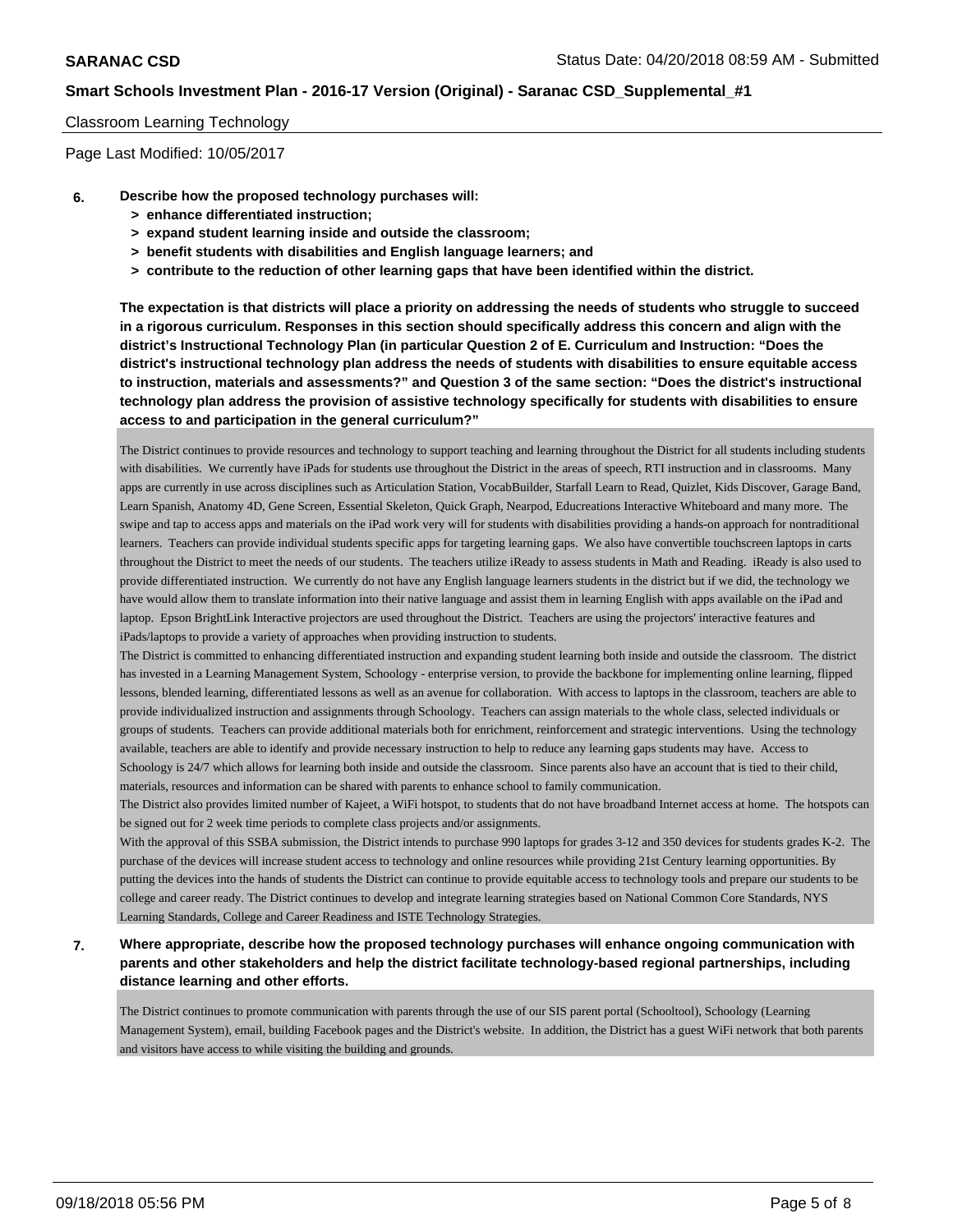#### Classroom Learning Technology

Page Last Modified: 10/05/2017

**8. Describe the district's plan to provide professional development to ensure that administrators, teachers and staff can employ the technology purchased to enhance instruction successfully.**

**Note: This response should be aligned and expanded upon in accordance with your district's response to Question 1 of F. Professional Development of your Instructional Technology Plan: "Please provide a summary of professional development offered to teachers and staff, for the time period covered by this plan, to support technology to enhance teaching and learning. Please include topics, audience and method of delivery within your summary."**

The IT department, building tech leaders and turn-key trainers provide training sessions throughout the year during Superintendent's conference days, faculty meetings, workshops and as requested by individuals and/or buildings. As new technology is rolled out, training is given during PD days and/or faculty meetings. In any classroom where new technology is installed, the IT department/tech leaders will train teachers on the use of the new devices/technology.

Ongoing Professional Development is important as the District moves forward with new technology initiatives. As well as the initial PD, follow-up training, share-out time, and time to work with the new technology and/or technology skill(s) is part of the PD that the District is offering. For example, when the District introduced our LMS, Schoology, the District brought in a Schoology trainer to conduct a train-the-trainer PD for 25 teachers and administrators. This group has planned and implemented PD sessions throughout the course of last year which included one full day training and several half-day trainings that focused on implementing technology and best practices using Schoology. The District has provided some innovative PD over the last couple years. The PD has included "Technology and Becoming Lifelong Learners with Travis Allen", "Innovators Mindset with George Couros", and this year "From Mindset to Action - An Innovator's Journey with Dr. Robert Dillon". Book studies have also been part of Professional Development.

In addition to in-house training, the District participates in Model Schools. Other opportunities include conferences, workshops and classes offered at the North Country Teacher Resource Center and SUNY Plattsburgh. The District recognizes and is dedicated to the need of continued support for the integration of new initiatives.

**9. Districts must contact the SUNY/CUNY teacher preparation program that supplies the largest number of the district's new teachers to request advice on innovative uses and best practices at the intersection of pedagogy and educational technology.**

By checking this box, you certify that you have contacted the SUNY/CUNY teacher preparation program that supplies the largest number of your new teachers to request advice on these issues.

**9a. Please enter the name of the SUNY or CUNY Institution that you contacted.**

SUNY Plattsburgh

**9b. Enter the primary Institution phone number.**

518-564-2125

**9c. Enter the name of the contact person with whom you consulted and/or will be collaborating with on innovative uses of technology and best practices.**

Michael Morgan

**10. A district whose Smart Schools Investment Plan proposes the purchase of technology devices and other hardware must account for nonpublic schools in the district.**

**Are there nonpublic schools within your school district?**

Yes

 $\boxtimes$  No

**11. Nonpublic Classroom Technology Loan Calculator**

**The Smart Schools Bond Act provides that any Classroom Learning Technology purchases made using Smart Schools funds shall be lent, upon request, to nonpublic schools in the district. However, no school district shall be required to loan technology in amounts greater than the total obtained and spent on technology pursuant to the Smart Schools Bond Act and the value of such loan may not exceed the total of \$250 multiplied by the nonpublic**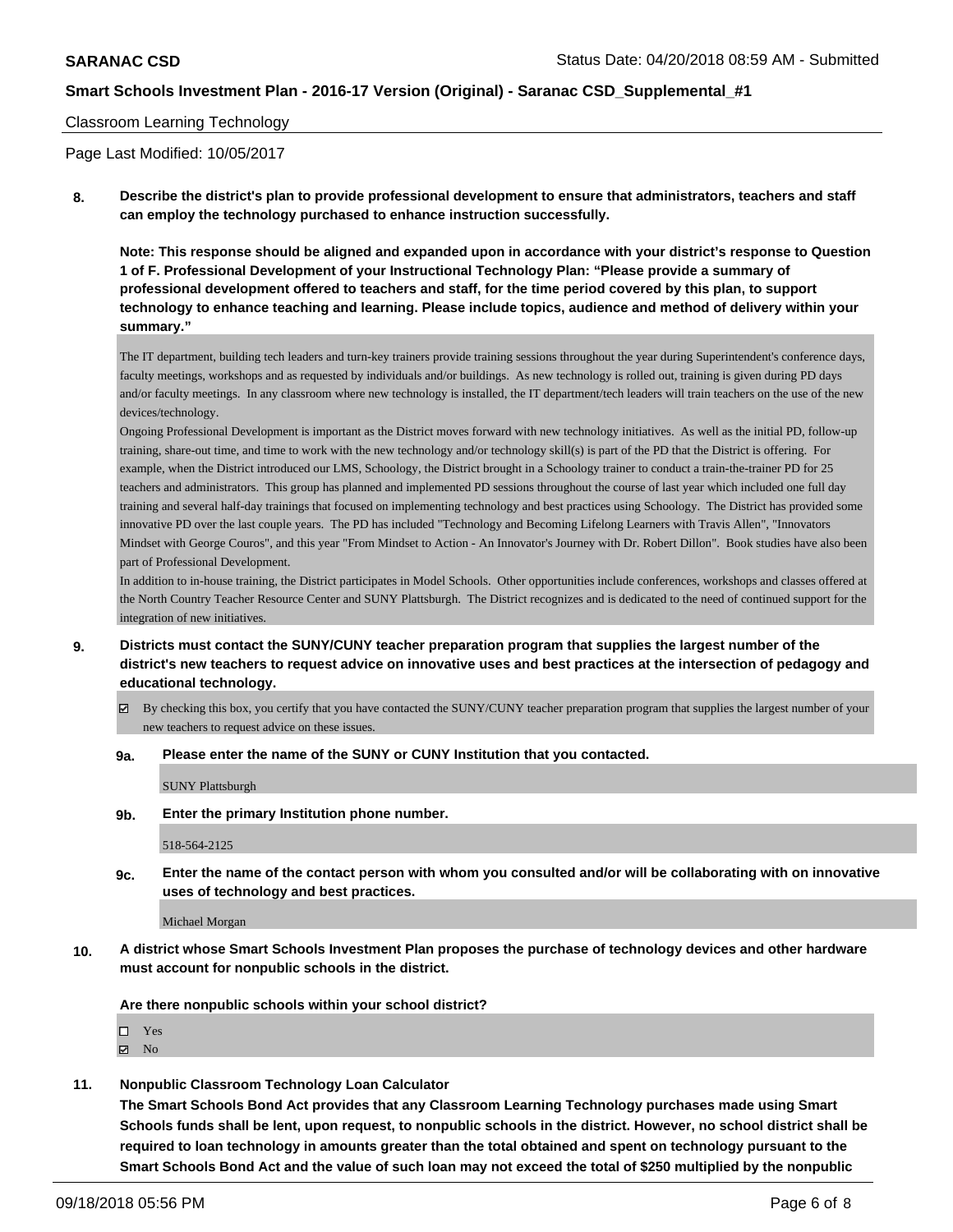### Classroom Learning Technology

Page Last Modified: 10/05/2017

**school enrollment in the base year at the time of enactment.**

### **See:**

**http://www.p12.nysed.gov/mgtserv/smart\_schools/docs/Smart\_Schools\_Bond\_Act\_Guidance\_04.27.15\_Final.pdf.**

|                                       | 1. Classroom<br>Technology<br>Sub-allocation | 2. Public<br>Enrollment<br>$(2014-15)$ | 3. Nonpublic<br>Enrollment<br>(2014-15) | l 4. Sum of<br>Public and<br>l Nonpublic<br>Enrollment | 15. Total Per<br>Pupil Sub-<br>lallocation | 6. Total<br>Nonpublic Loan  <br>Amount                                                        |
|---------------------------------------|----------------------------------------------|----------------------------------------|-----------------------------------------|--------------------------------------------------------|--------------------------------------------|-----------------------------------------------------------------------------------------------|
|                                       |                                              |                                        |                                         |                                                        |                                            |                                                                                               |
| Calculated Nonpublic Loan<br>l Amount |                                              |                                        |                                         |                                                        |                                            | (No Response)   (No Response)   (No Response)   (No Response)   (No Response)   (No Response) |

**12. To ensure the sustainability of technology purchases made with Smart Schools funds, districts must demonstrate a long-term plan to maintain and replace technology purchases supported by Smart Schools Bond Act funds. This sustainability plan shall demonstrate a district's capacity to support recurring costs of use that are ineligible for Smart Schools Bond Act funding such as device maintenance, technical support, Internet and wireless fees, maintenance of hotspots, staff professional development, building maintenance and the replacement of incidental items. Further, such a sustainability plan shall include a long-term plan for the replacement of purchased devices and equipment at the end of their useful life with other funding sources.**

 $\boxtimes$  By checking this box, you certify that the district has a sustainability plan as described above.

**13. Districts must ensure that devices purchased with Smart Schools Bond funds will be distributed, prepared for use, maintained and supported appropriately. Districts must maintain detailed device inventories in accordance with generally accepted accounting principles.**

 $\boxtimes$  By checking this box, you certify that the district has a distribution and inventory management plan and system in place.

**14. If you are submitting an allocation for Classroom Learning Technology complete this table. Note that the calculated Total at the bottom of the table must equal the Total allocation for this category that you entered in the SSIP Overview overall budget.**

|                         | Sub-Allocation |
|-------------------------|----------------|
| Interactive Whiteboards | l 0            |
| Computer Servers        | l 0            |
| Desktop Computers       | $\overline{0}$ |
| Laptop Computers        | 552,420        |
| <b>Tablet Computers</b> | $\overline{0}$ |
| <b>Other Costs</b>      | 253,981        |
| Totals:                 | 806,401        |

**15. Please detail the type, quantity, per unit cost and total cost of the eligible items under each sub-category. This is especially important for any expenditures listed under the "Other" category. All expenditures must be capital-bond eligible to be reimbursed through the SSBA. If you have any questions, please contact us directly through smartschools@nysed.gov.**

**Please specify in the "Item to be Purchased" field which specific expenditures and items are planned to meet the district's nonpublic loan requirement, if applicable.**

**NOTE: Wireless Access Points that will be loaned/purchased for nonpublic schools should ONLY be included in this category, not under School Connectivity, where public school districts would list them. Add rows under each sub-category for additional items, as needed.**